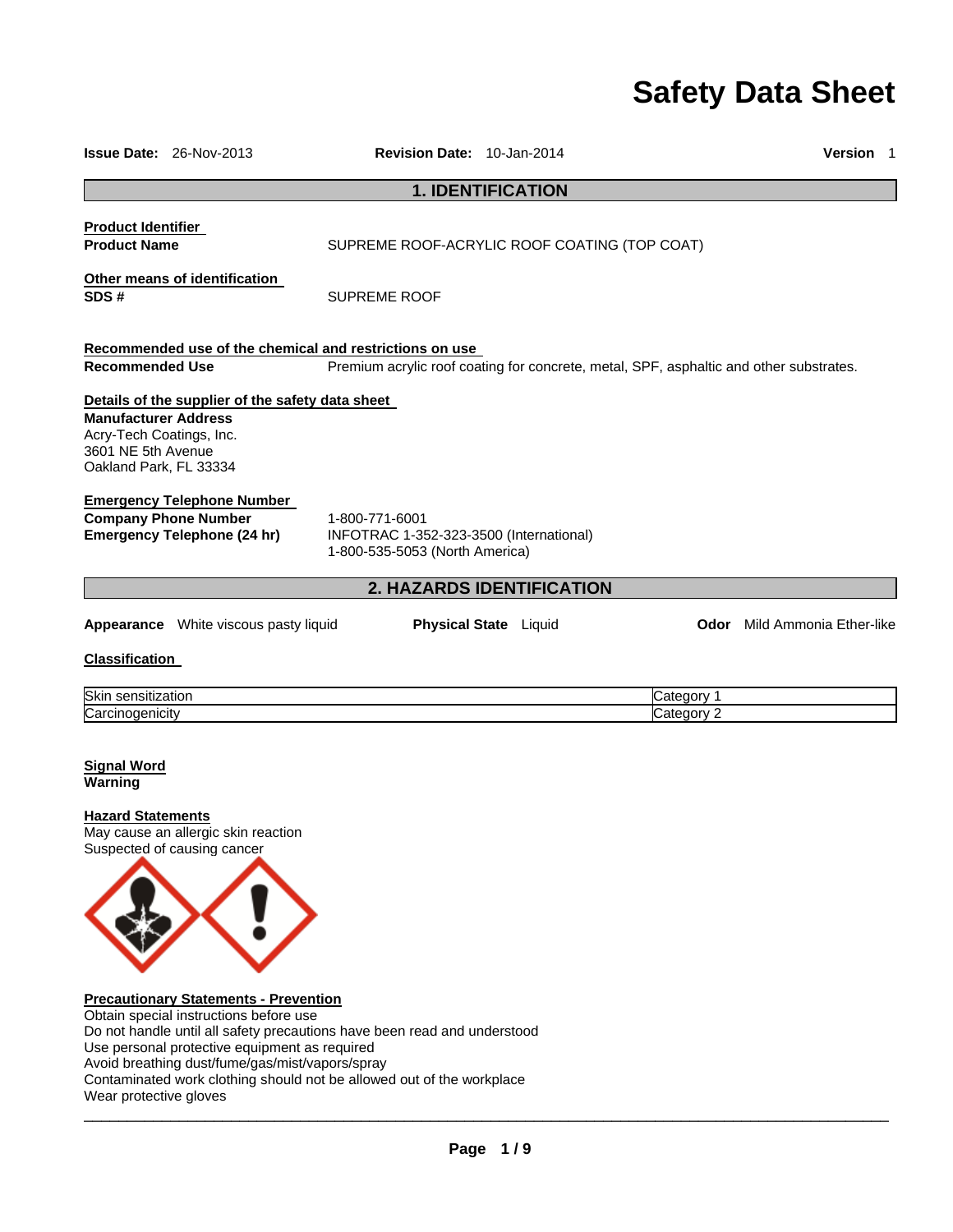## **Precautionary Statements - Response**

If exposed or concerned: Get medical advice/attention IF ON SKIN: Wash with plenty of soap and water If skin irritation or rash occurs: Get medical advice/attention Wash contaminated clothing before reuse

## **Precautionary Statements - Storage**

Store locked up

## **Precautionary Statements - Disposal**

Dispose of contents/container to an approved waste disposal plant

## **Other Hazards**

Toxic to aquatic life with long lasting effects

#### **Unknown Acute Toxicity**

1.67% of the mixture consists of ingredient(s) of unknown toxicity

## **3. COMPOSITION/INFORMATION ON INGREDIENTS**

\_\_\_\_\_\_\_\_\_\_\_\_\_\_\_\_\_\_\_\_\_\_\_\_\_\_\_\_\_\_\_\_\_\_\_\_\_\_\_\_\_\_\_\_\_\_\_\_\_\_\_\_\_\_\_\_\_\_\_\_\_\_\_\_\_\_\_\_\_\_\_\_\_\_\_\_\_\_\_\_\_\_\_\_\_\_\_\_\_\_\_\_\_

| <b>Chemical Name</b>                                                                 | <b>CAS No</b> | Weight-% |
|--------------------------------------------------------------------------------------|---------------|----------|
| Zinc Oxide                                                                           | 1314-13-2     | 1-5      |
| 1,2 Propanediol                                                                      | $57 - 55 - 6$ | 1-5      |
| 2-Ethylhexyl Benzoate                                                                | 5444-75-7     | 1-5      |
| Chlorothalonil                                                                       | 1897-45-6     | < 0.5    |
| N cyclopropyl $N'(1, 1$ dimethylethyl $)6$ (methylthio)1,3,5<br>triazine 2.4 diamine | 28159-98-0    | < 0.5    |
| 7 alpha ethylihydri 1H,3H,5H oxazolo (3,4 c)oxazole                                  | 7747-35-5     | < 0.5    |

\*\*If Chemical Name/CAS No is "proprietary" and/or Weight-% is listed as a range, the specific chemical identity and/or percentage of composition has been withheld as a trade secret.\*\*

# **4. FIRST-AID MEASURES**

#### **First Aid Measures**

| <b>General Advice</b> | If exposed or concerned: Get medical advice/attention.                                                              |
|-----------------------|---------------------------------------------------------------------------------------------------------------------|
| <b>Eye Contact</b>    | Rinse immediately with plenty of water, also under the eyelids, for at least 15 minutes. Seek<br>medical attention. |
| <b>Skin Contact</b>   | IF ON SKIN: Wash with plenty of soap and water. If skin irritation or rash occurs: Get<br>medical advice/attention. |
| Inhalation            | Remove to fresh air. Seek medical attention.                                                                        |
| Ingestion             | Drink 1 or 2 glasses of water. Consult a physician if necessary.                                                    |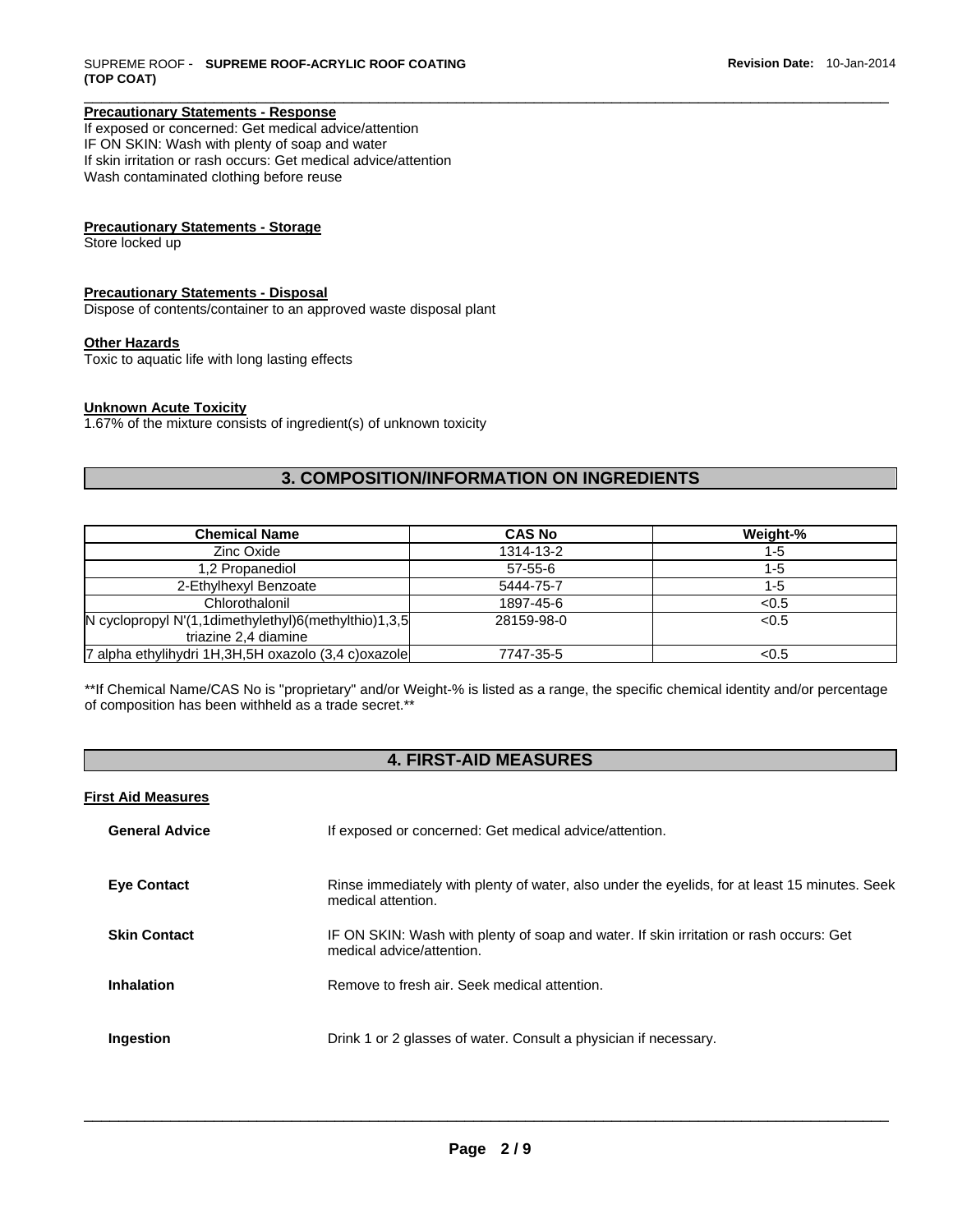#### **Most important symptoms and effects**

| <b>Symptoms</b> | May cause mild skin and eye irritation. If not quickly removed by thorough irrigation with<br>water, there may be prolonged or permanent visual impairment or total loss of sight.<br>Breathing vapors may result in headaches, nausea, and irritation to the lungs. Reports have<br>associated repeated and prolonged occupational overexposure to solvents with permanent<br>brain and nervous system damage. May cause dermatitis or irritation in some individuals<br>upon prolonged contact. |
|-----------------|---------------------------------------------------------------------------------------------------------------------------------------------------------------------------------------------------------------------------------------------------------------------------------------------------------------------------------------------------------------------------------------------------------------------------------------------------------------------------------------------------|
|                 |                                                                                                                                                                                                                                                                                                                                                                                                                                                                                                   |

#### **Indication of any immediate medical attention and special treatment needed**

| <b>Notes to Physician</b> | Treat symptomatically. Medical conditions aggravated by exposure: May adversely affect |  |
|---------------------------|----------------------------------------------------------------------------------------|--|
|                           | renal, hepatic, neurological processes, spleen and thyroid.                            |  |

## **5. FIRE-FIGHTING MEASURES**

#### **Suitable Extinguishing Media**

Carbon dioxide (CO2). Dry chemical.

**Unsuitable Extinguishing Media** Water aggravates spill clean up.

#### **Specific Hazards Arising from the Chemical**

Material can splatter above 100 degrees Celsius. Dried film may burn.

**Hazardous Combustion Products** When strongly heated, as in a fire, this product may produce oxides of nitrogen and carbon.

**Sensitivity to Mechanical Impact** Not Applicable. **Sensitivity to Static Discharge** Not Applicable.

#### **Protective equipment and precautions for firefighters**

As in any fire, wear self-contained breathing apparatus pressure-demand, MSHA/NIOSH (approved or equivalent) and full protective gear.

# **6. ACCIDENTAL RELEASE MEASURES**

#### **Personal precautions, protective equipment and emergency procedures**

| <b>Personal Precautions</b>      | If in a confined area, NIOSH approved respiratory protection may be required. Keep<br>spectators away. Spills may be slippery.                                      |
|----------------------------------|---------------------------------------------------------------------------------------------------------------------------------------------------------------------|
| <b>Environmental Precautions</b> | Prevent from entering into soil, ditches, sewers, waterways and/or groundwater. See<br>Section 12, Ecological Information. See Section 13: DISPOSAL CONSIDERATIONS. |

#### **Methods and material for containment and cleaning up**

**Methods for Containment** Prevent further leakage or spillage if safe to do so.

**Methods for Clean-Up** Recover free liquid. Soak up with inert absorbent material. Spread material evenly on a plastic film and allow to dry thoroughly. Dispose of in accordance with federal, state and local regulations.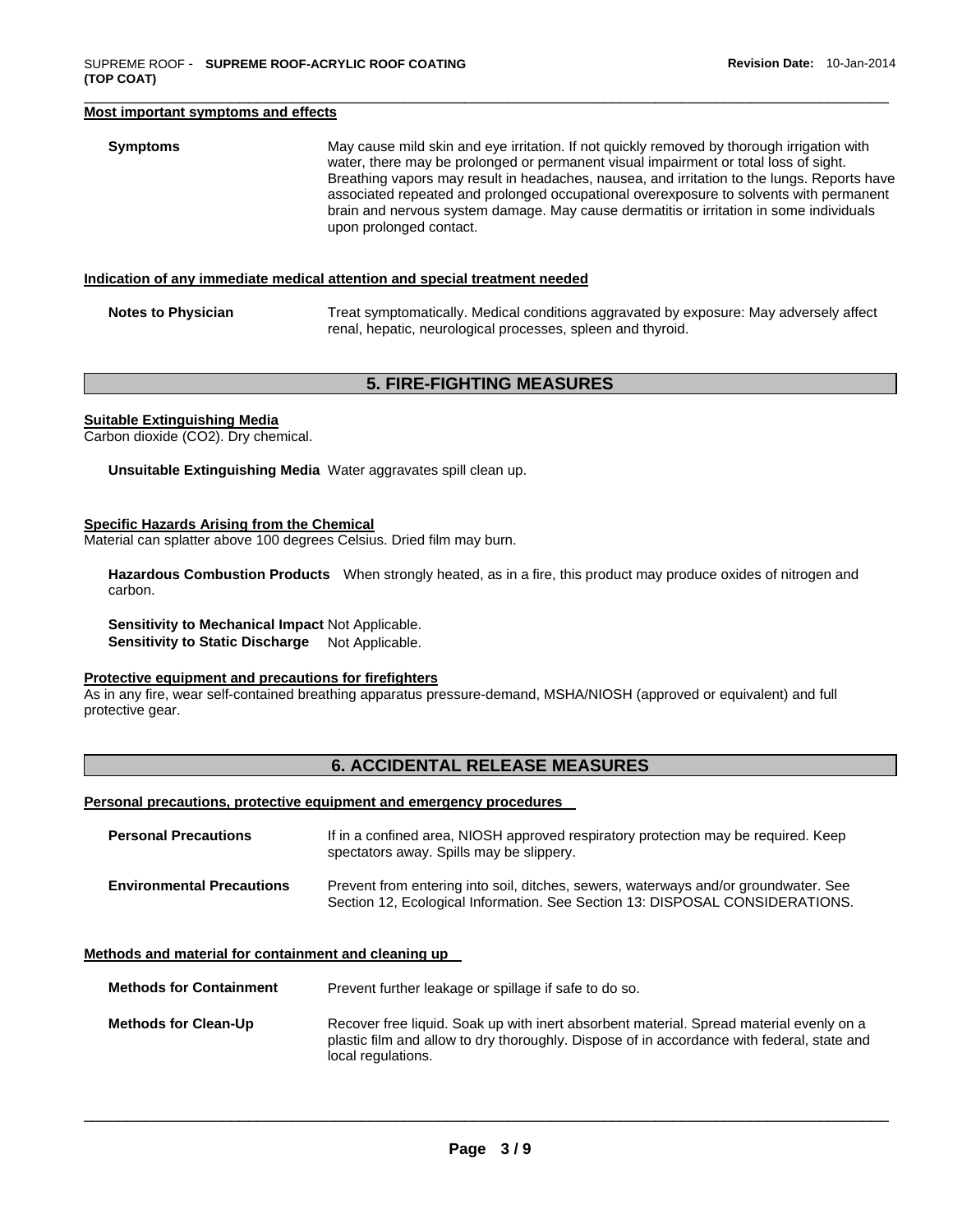## \_\_\_\_\_\_\_\_\_\_\_\_\_\_\_\_\_\_\_\_\_\_\_\_\_\_\_\_\_\_\_\_\_\_\_\_\_\_\_\_\_\_\_\_\_\_\_\_\_\_\_\_\_\_\_\_\_\_\_\_\_\_\_\_\_\_\_\_\_\_\_\_\_\_\_\_\_\_\_\_\_\_\_\_\_\_\_\_\_\_\_\_\_ **7. HANDLING AND STORAGE**

## **Precautions for safe handling**

**Advice on Safe Handling** Handle in accordance with good industrial hygiene and safety practice. Avoid contact with skin, eyes or clothing. Use personal protection recommended in Section 8. Avoid breathing product vapors. Deliberate ingestion or concentrating and inhaling of vapors may be harmful or fatal. See label precautions. Obtain special instructions before use. Do not handle until all safety precautions have been read and understood. Contaminated work clothing should not be allowed out of the workplace. Wash contaminated clothing before reuse.

## **Conditions for safe storage, including any incompatibilities**

**Storage Conditions** Keep container tightly closed and store in a cool, dry and well-ventilated place. Store between 40° and 120°F (4° and 49°C). Keep from freezing. Protect containers from rupture. Store locked up.

```
Incompatible Materials Avoid materials that react violently with water. Oxidizers.
```
# **8. EXPOSURE CONTROLS/PERSONAL PROTECTION**

#### **Exposure Guidelines**

| <b>Chemical Name</b> | <b>ACGIH TLV</b>                      | <b>OSHA PEL</b>                           | <b>NIOSH IDLH</b>                  |
|----------------------|---------------------------------------|-------------------------------------------|------------------------------------|
| Zinc Oxide           | STEL: 10 mg/m <sup>3</sup> respirable | TWA: $5 \text{ mg/m}^3$ fume              | IDLH: 500 mg/m $3$                 |
| 1314-13-2            | fraction                              | TWA: 15 $mg/m3$ total dust                | Ceiling: 15 mg/m <sup>3</sup> dust |
|                      | TWA: $2 \text{ mg/m}^3$ respirable    | TWA: $5 \text{ mg/m}^3$ respirable        | TWA: 5 $mq/m3$ dust and fume       |
|                      | fraction                              | fraction                                  | STEL: 10 mg/m <sup>3</sup> fume    |
|                      |                                       | (vacated) TWA: 5 mg/m <sup>3</sup> fume   |                                    |
|                      |                                       | (vacated) TWA: 10 mg/m <sup>3</sup> total |                                    |
|                      |                                       | dust                                      |                                    |
|                      |                                       | (vacated) TWA: $5 \text{ mg/m}^3$         |                                    |
|                      |                                       | respirable fraction                       |                                    |
|                      |                                       | (vacated) STEL: $10 \text{ mg/m}^3$ fume  |                                    |

## **Appropriate engineering controls**

| <b>Engineering Controls</b> | Apply technical measures to comply with the occupational exposure limits. Local exhaust |
|-----------------------------|-----------------------------------------------------------------------------------------|
|                             | ventilation recommended. Mechanical ventilation is acceptable. Evewash stations.        |
|                             | Showers.                                                                                |

#### **Individual protection measures, such as personal protective equipment**

| <b>Eve/Face Protection</b>      | Chemical anti-splash safety goggles.                                                                                                                               |
|---------------------------------|--------------------------------------------------------------------------------------------------------------------------------------------------------------------|
| <b>Skin and Body Protection</b> | Use impervious gloves. Wear suitable protective clothing to prevent contact with skin.                                                                             |
| <b>Respiratory Protection</b>   | Ensure adequate ventilation, especially in confined areas. For spills or overexposure wear<br>NIOSH approved respiratory protection with organic vapor cartridges. |

**General Hygiene Considerations** Wash contaminated clothing before reuse.

# **9. PHYSICAL AND CHEMICAL PROPERTIES**

#### **Information on basic physical and chemical properties**

| <b>Physical State</b> |  |
|-----------------------|--|
| Appearance            |  |
| Color                 |  |

Liquid White viscous pasty liquid **Odor Odor** Mild Ammonia Ether-like **Color** White **Odor Threshold** Not determined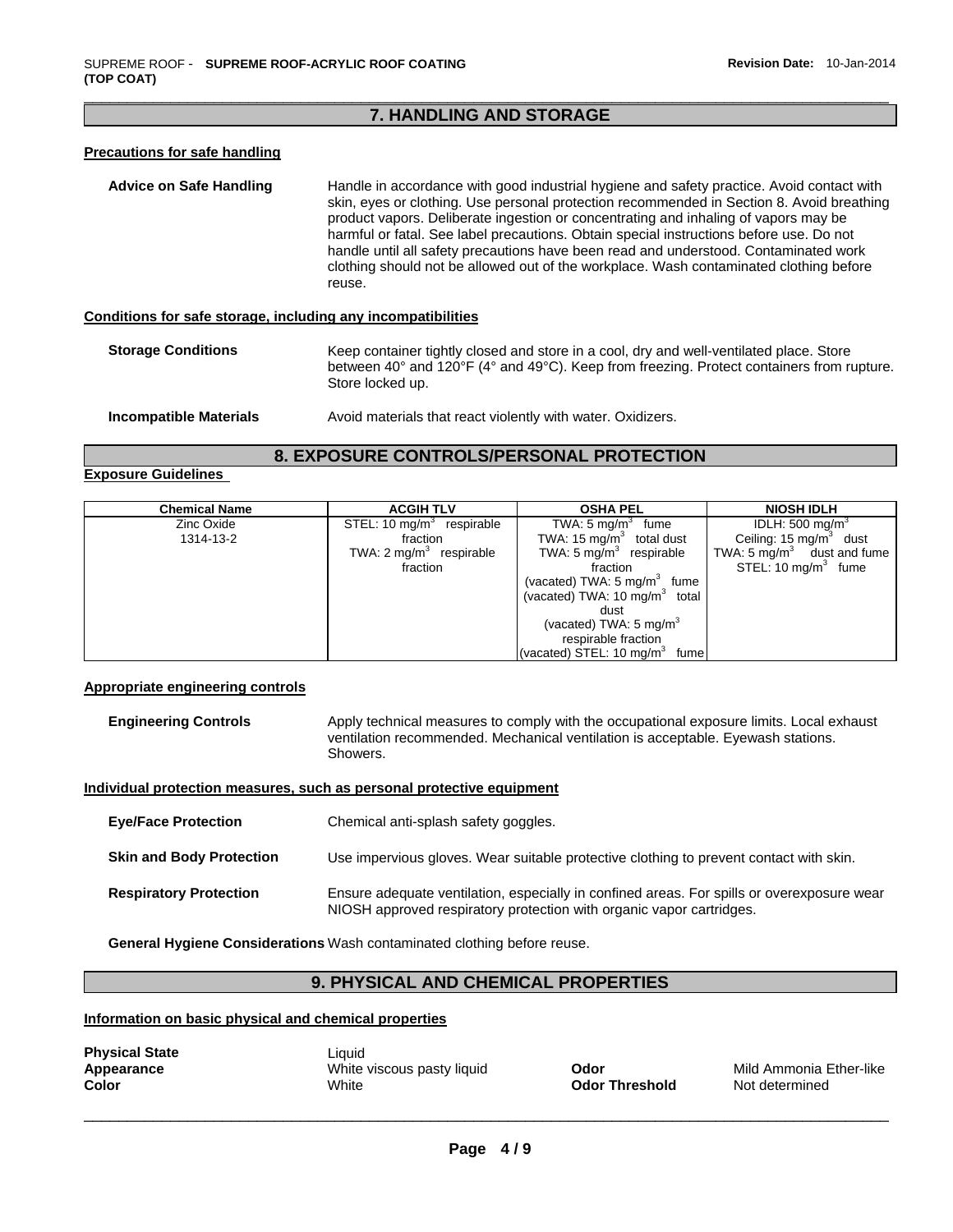| <b>Property</b>                     | <b>Values</b>           | Remarks<br>• Method |  |
|-------------------------------------|-------------------------|---------------------|--|
| рH                                  | $9.0 - 9.7$             |                     |  |
| <b>Melting Point/Freezing Point</b> | 0 °C / 32 °F            |                     |  |
| <b>Boiling Point/Boiling Range</b>  | > 100 °C / >212 °F      |                     |  |
| <b>Flash Point</b>                  | N/A-water based product |                     |  |
| <b>Evaporation Rate</b>             | < 0.1                   |                     |  |
| <b>Flammability (Solid, Gas)</b>    | Liquid-not applicable   |                     |  |
| <b>Upper Flammability Limits</b>    | Not applicable          |                     |  |
| <b>Lower Flammability Limit</b>     | Not applicable          |                     |  |
| <b>Vapor Pressure</b>               | Not established         |                     |  |
| <b>Vapor Density</b>                | Not established         |                     |  |
| <b>Specific Gravity</b>             | 1.297                   | $(1=Water)$         |  |
| <b>Water Solubility</b>             | Dilutable in water      |                     |  |
| Solubility in other solvents        | Not determined          |                     |  |
| <b>Partition Coefficient</b>        | Not determined          |                     |  |
| <b>Auto-ignition Temperature</b>    | Not determined          |                     |  |
| <b>Decomposition Temperature</b>    | Not determined          |                     |  |
| <b>Kinematic Viscosity</b>          | Not determined          |                     |  |
| <b>Dynamic Viscosity</b>            | Not determined          |                     |  |
| <b>Explosive Properties</b>         | Not determined          |                     |  |
| <b>Oxidizing Properties</b>         | Not determined          |                     |  |
| <b>VOC Content</b>                  | $0.88$ lb/gal, 106 g/L  |                     |  |
| <b>Density</b>                      | 11.00 lb/gal            |                     |  |

# **10. STABILITY AND REACTIVITY**

## **Reactivity**

Not reactive under normal conditions.

#### **Chemical Stability**

Stable under recommended storage conditions.

#### **Possibility of Hazardous Reactions**

None under normal processing.

**Hazardous Polymerization** Hazardous polymerization does not occur.

#### **Conditions to Avoid**

Keep out of reach of children. Temperatures >100 °C.

## **Incompatible Materials**

**Product Information** 

Avoid materials that react violently with water. Oxidizers.

#### **Hazardous Decomposition Products**

When strongly heated, as in a fire, this product may produce oxides of nitrogen and carbon.

# **11. TOXICOLOGICAL INFORMATION**

## **Information on likely routes of exposure**

| <b>Product Information</b> |                                  |
|----------------------------|----------------------------------|
| <b>Eve Contact</b>         | Avoid contact with eyes.         |
| <b>Skin Contact</b>        | Avoid contact with skin.         |
| <b>Inhalation</b>          | Avoid breathing vapors or mists. |
| Ingestion                  | Do not taste or swallow.         |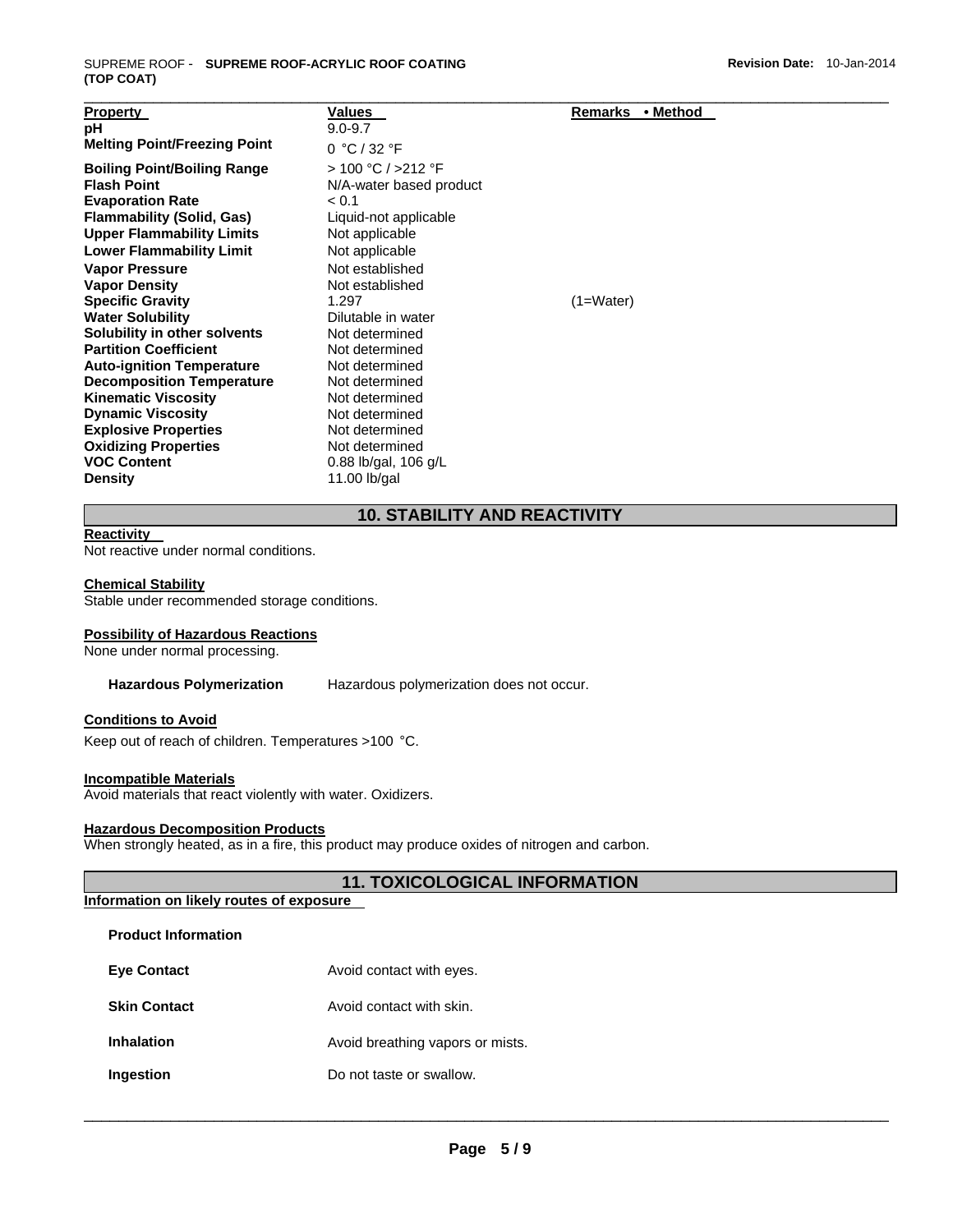## **Component Information**

| <b>Chemical Name</b>        | Oral LD50             | <b>Dermal LD50</b>                              | <b>Inhalation LC50</b>                                   |
|-----------------------------|-----------------------|-------------------------------------------------|----------------------------------------------------------|
| Water<br>7732-18-5          | $> 90$ mL/kg (Rat)    | $\overline{\phantom{a}}$                        |                                                          |
| Zinc Oxide<br>1314-13-2     | (Rat)<br>> 5000 mg/kg | $\overline{\phantom{0}}$                        |                                                          |
| 1,2 Propanediol<br>57-55-6  | $= 20000$ mg/kg (Rat) | = 20800 mg/kg<br>(Rabbit)                       | $\overline{\phantom{0}}$                                 |
| Chlorothalonil<br>1897-45-6 | $= 10$ g/kg (Rat)     | $> 2500$ mg/kg (Rat) $> 2000$ mg/kg<br>(Rabbit) | $= 0.217$ mg/L<br>$(Rat)$ 4 h = 0.31<br>(Rat)1 h<br>mg/L |

#### **Information on physical, chemical and toxicological effects**

**Symptoms** Please see section 4 of this SDS for symptoms.

#### **Delayed and immediate effects as well as chronic effects from short and long-term exposure**

**Sensitization May cause an allergic skin reaction.** 

**Carcinogenicity** The table below indicates whether each agency has listed any ingredient as a carcinogen. However, the product as a whole has not been tested. Tetrachloroisophalonitrile is IARC listed as a respirable dust (if dried film is sanded or abraded).

| <b>Chemical Name</b> | ACGIH | <b>IARC</b> | .<br>NH | <b>OSHA</b> |
|----------------------|-------|-------------|---------|-------------|
| Chlorothalonil       |       | Group 2B    |         |             |
| 1897-45-6            |       |             |         |             |

*IARC (International Agency for Research on Cancer)* 

*Group 2B - Possibly Carcinogenic to Humans* 

*OSHA (Occupational Safety and Health Administration of the US Department of Labor) X - Present* 

#### **Numerical measures of toxicity**

Not determined

**Unknown Acute Toxicity** 1.67% of the mixture consists of ingredient(s) of unknown toxicity.

# **12. ECOLOGICAL INFORMATION**

## **Ecotoxicity**

Toxic to aquatic life with long lasting effects.

## **Component Information**

| <b>Chemical Name</b>             | Algae/aguatic plants                                        | Fish                                                                                                                                                                                                              | <b>Toxicity to</b><br>microorganisms | <b>Crustacea</b>                                                                       |
|----------------------------------|-------------------------------------------------------------|-------------------------------------------------------------------------------------------------------------------------------------------------------------------------------------------------------------------|--------------------------------------|----------------------------------------------------------------------------------------|
| 1,2 Propanediol<br>$57 - 55 - 6$ | 19000: 96 h<br>Pseudokirchneriella<br>subcapitata mg/L EC50 | 51600: 96 h Oncorhynchus<br>mykiss mg/L LC50 static 41 -<br>47: 96 h Oncorhynchus<br>mykiss mL/L LC50 static<br>51400: 96 h Pimephales<br>promelas mg/L LC50 static<br>710: 96 h Pimephales<br>promelas mg/L LC50 |                                      | 10000: 24 h Daphnia magna<br>mg/L EC50 1000: 48 h<br>Daphnia magna mg/L EC50<br>Static |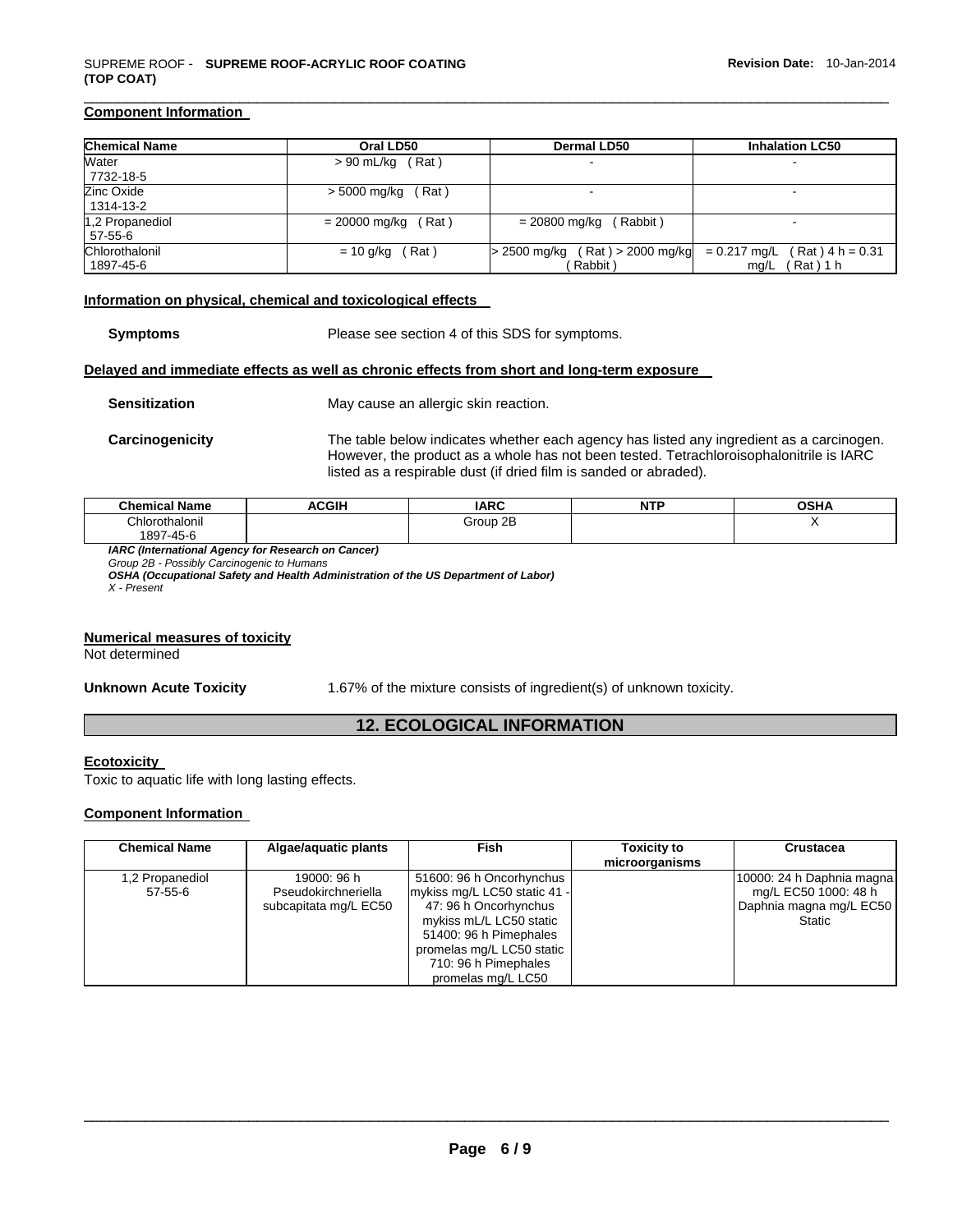#### SUPREME ROOF - **SUPREME ROOF-ACRYLIC ROOF COATING (TOP COAT)**

| Chlorothalonil | 0.57: 72 h Desmodesmus | 0.012: 96 h Oncorhynchus    | 0.0342 - 0.143: 48 h Daphnia |
|----------------|------------------------|-----------------------------|------------------------------|
| 1897-45-6      | subspicatus mg/L EC50  | mykiss mg/L LC50            | magna mg/L EC50 Static       |
|                | 0.0068:72h             | semi-static 0.0076: 96 h    |                              |
|                | Pseudokirchneriella    | Oncorhynchus mykiss mg/L    |                              |
|                | subcapitata mg/L EC50  | LC50 flow-through 0.0221 -  |                              |
|                | static                 | 0.032: 96 h Lepomis         |                              |
|                |                        | macrochirus mg/L LC50       |                              |
|                |                        | flow-through 0.045 - 0.057: |                              |
|                |                        | 96 h Lepomis macrochirus    |                              |
|                |                        | mg/L LC50 static            |                              |

# **Persistence/Degradability**

Not determined.

## **Bioaccumulation**

Not determined.

## **Mobility**

| <b>Chemical Name</b> | <b>Coefficient</b><br>.<br>Partition |
|----------------------|--------------------------------------|
| วิhlorothalonil<br>. | ∠.খ                                  |
| 1897-45-6            |                                      |

## **Other Adverse Effects**

Not determined

# **13. DISPOSAL CONSIDERATIONS**

## **Waste Treatment Methods**

| <b>Disposal of Wastes</b>     | Disposal should be in accordance with applicable regional, national and local laws and<br>regulations. |
|-------------------------------|--------------------------------------------------------------------------------------------------------|
| <b>Contaminated Packaging</b> | Disposal should be in accordance with applicable regional, national and local laws and<br>regulations. |

## **California Hazardous Waste Status**

| <b>Chemical Name</b><br>Zinc Oxide<br>1314-13-2 |                                                                                                                                | <b>California Hazardous Waste Status</b> |  |
|-------------------------------------------------|--------------------------------------------------------------------------------------------------------------------------------|------------------------------------------|--|
|                                                 |                                                                                                                                | Toxic                                    |  |
|                                                 |                                                                                                                                | <b>14. TRANSPORT INFORMATION</b>         |  |
| <b>Note</b>                                     | Please see current shipping paper for most up to date shipping information, including<br>exemptions and special circumstances. |                                          |  |
| <u>DOT</u>                                      | Not regulated                                                                                                                  |                                          |  |
| <u>IATA</u>                                     | Not regulated                                                                                                                  |                                          |  |
| <b>IMDG</b>                                     |                                                                                                                                |                                          |  |

**Marine Pollutant** This material may meet the definition of a marine pollutant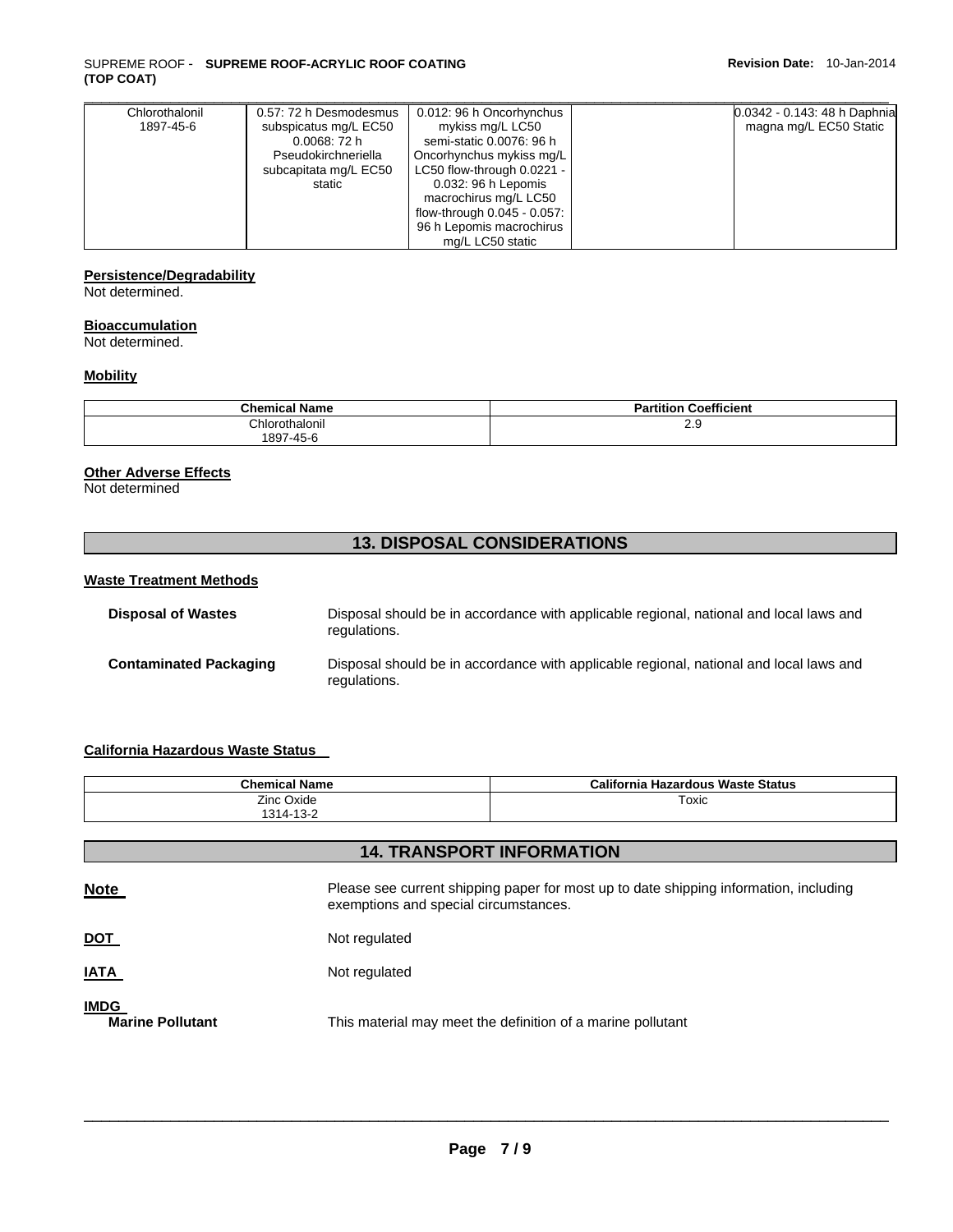## \_\_\_\_\_\_\_\_\_\_\_\_\_\_\_\_\_\_\_\_\_\_\_\_\_\_\_\_\_\_\_\_\_\_\_\_\_\_\_\_\_\_\_\_\_\_\_\_\_\_\_\_\_\_\_\_\_\_\_\_\_\_\_\_\_\_\_\_\_\_\_\_\_\_\_\_\_\_\_\_\_\_\_\_\_\_\_\_\_\_\_\_\_ **15. REGULATORY INFORMATION**

## **International Inventories**

**Legend:** 

**TSCA** Not Listed

*TSCA - United States Toxic Substances Control Act Section 8(b) Inventory* 

*DSL/NDSL - Canadian Domestic Substances List/Non-Domestic Substances List* 

*EINECS/ELINCS - European Inventory of Existing Chemical Substances/European List of Notified Chemical Substances* 

*ENCS - Japan Existing and New Chemical Substances* 

*IECSC - China Inventory of Existing Chemical Substances* 

*KECL - Korean Existing and Evaluated Chemical Substances* 

*PICCS - Philippines Inventory of Chemicals and Chemical Substances* 

#### **US Federal Regulations**

## **CERCLA**

This material, as supplied, does not contain any substances regulated as hazardous substances under the Comprehensive Environmental Response Compensation and Liability Act (CERCLA) (40 CFR 302) or the Superfund Amendments and Reauthorization Act (SARA) (40 CFR 355).

## **SARA 313**

Section 313 of Title III of the Superfund Amendments and Reauthorization Act of 1986 (SARA). This product contains a chemical or chemicals which are subject to the reporting requirements of the Act and Title 40 of the Code of Federal Regulations, Part 372

| <b>Chemical Name</b>       | <b>CAS No</b> | Weight-% | <b>SARA 313 - Threshold</b><br>Values % |
|----------------------------|---------------|----------|-----------------------------------------|
| Zinc Oxide - 1314-13-2     | 1314-13-2     |          | . .U                                    |
| Chlorothalonil - 1897-45-6 | 1897-45-6     | < 0.5    |                                         |

## **CWA (Clean Water Act)**

This product contains the following substances which are regulated pollutants pursuant to the Clean Water Act (40 CFR 122.21 and 40 CFR 122.42)

| Component                            | <b>CWA - Reportable</b><br>Quantities | <b>CWA - Toxic Pollutants CWA - Priority Pollutants</b> | <b>CWA - Hazardous</b><br><b>Substances</b> |
|--------------------------------------|---------------------------------------|---------------------------------------------------------|---------------------------------------------|
| Zinc Oxide<br>$1314 - 13 - 2(1 - 5)$ |                                       |                                                         |                                             |

## **US State Regulations**

#### **California Proposition 65**

This product contains the following Proposition 65 chemicals.

| $\sim$<br>∵Name<br>mical.<br>une.                    | <br>- -<br>6'<br>---<br>Califo<br>-----<br>ronosition<br>mıa<br>ິ |
|------------------------------------------------------|-------------------------------------------------------------------|
| 897<br>Chlor<br>$-45 - 6$<br>rothalonil<br><b>TW</b> | Carcinoder                                                        |

## **U.S. State Right-to-Know Regulations**

| <b>Chemical Name</b>        | New Jersey | <b>Massachusetts</b> | Pennsylvania |
|-----------------------------|------------|----------------------|--------------|
| Zinc Oxide<br>1314-13-2     |            |                      |              |
| 1,2 Propanediol<br>57-55-6  |            |                      |              |
| Chlorothalonil<br>1897-45-6 |            |                      |              |